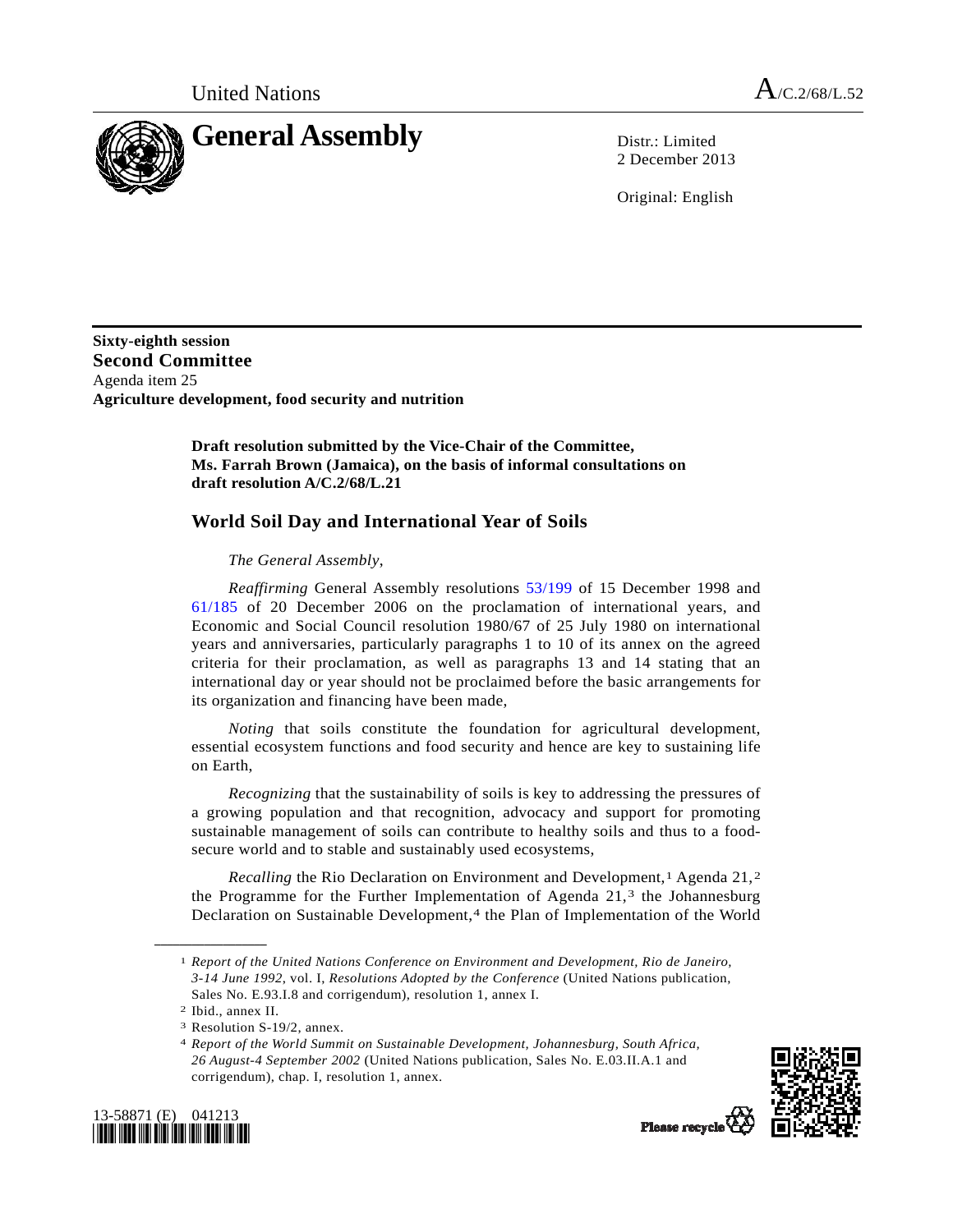Summit on Sustainable Development (Johannesburg Plan of Implementation) and the commitments made therein and the outcome document of the United Nations Conference on Sustainable Development, entitled "The future we want",[5](#page-1-0) 

*Recognizing* the economic and social significance of good land management, including soil, particularly its contribution to economic growth, biodiversity, sustainable agriculture and food security, eradicating poverty, women's empowerment, addressing climate change and improving water availability, and stressing that desertification, land degradation and drought are challenges of a global dimension and that they continue to pose serious challenges to the sustainable development of all countries, in particular developing countries,

*Recognizing also* the urgent need at all levels to raise awareness and to promote sustainability of the limited soil resources using the best available scientific information and building on all dimensions of sustainable development,

*Noting* that the World Soil Day and the International Year of Soils can contribute to raising awareness of desertification, land degradation and drought, in line with the objective of the United Nations Convention to Combat Desertification in Those Countries Experiencing Serious Drought and/or Desertification, Particularly in Africa,

*Recognizing* that, for these reasons, an international year and world day on the same issue on soil could exceptionally be proclaimed at the same time without constituting a precedent,

*Recalling* resolutions 4/2013 and 5/2013 adopted on 22 June 2013 by the Conference of the Food and Agriculture Organization of the United Nations at its thirty-eighth session,[6](#page-1-1)

 1. *Decides* to designate 5 December as World Soil Day and to declare 2015 the International Year of Soils;

 2. *Invites* all Member States, the organizations of the United Nations system and other international and regional organizations, as well as civil society, non-governmental organizations and individuals, to observe World Soil Day and the International Year of Soils, as appropriate;

*Invites* Governments, relevant regional and international organizations, non-governmental organizations, the private sector and other relevant stakeholders to make voluntary contributions for the observance of World Soil Day and the International Year of Soils;

 4. *Invites* the Food and Agriculture Organization of the United Nations, mindful of the provisions contained in the annex to Economic and Social Council resolution 1980/67, and in the framework of the Global Soil Partnership to facilitate the implementation of the World Soil Day and the International Year of Soils, in collaboration with Governments, the secretariat of the United Nations Convention to Combat Desertification in Those Countries Experiencing Serious Drought and/or Desertification, Particularly in Africa and other relevant regional and international organizations, civil society and the general public, and also invites the Food and

<span id="page-1-1"></span><span id="page-1-0"></span>**\_\_\_\_\_\_\_\_\_\_\_\_\_\_\_\_\_\_** 

<sup>5</sup> Resolution 66/288, annex.

<sup>6</sup> See Food and Agriculture Organization of the United Nations, *Report of the Conference of FAO, Thirty-eighth Session, Rome, 15-22 June 2013* (C 2013/REP).